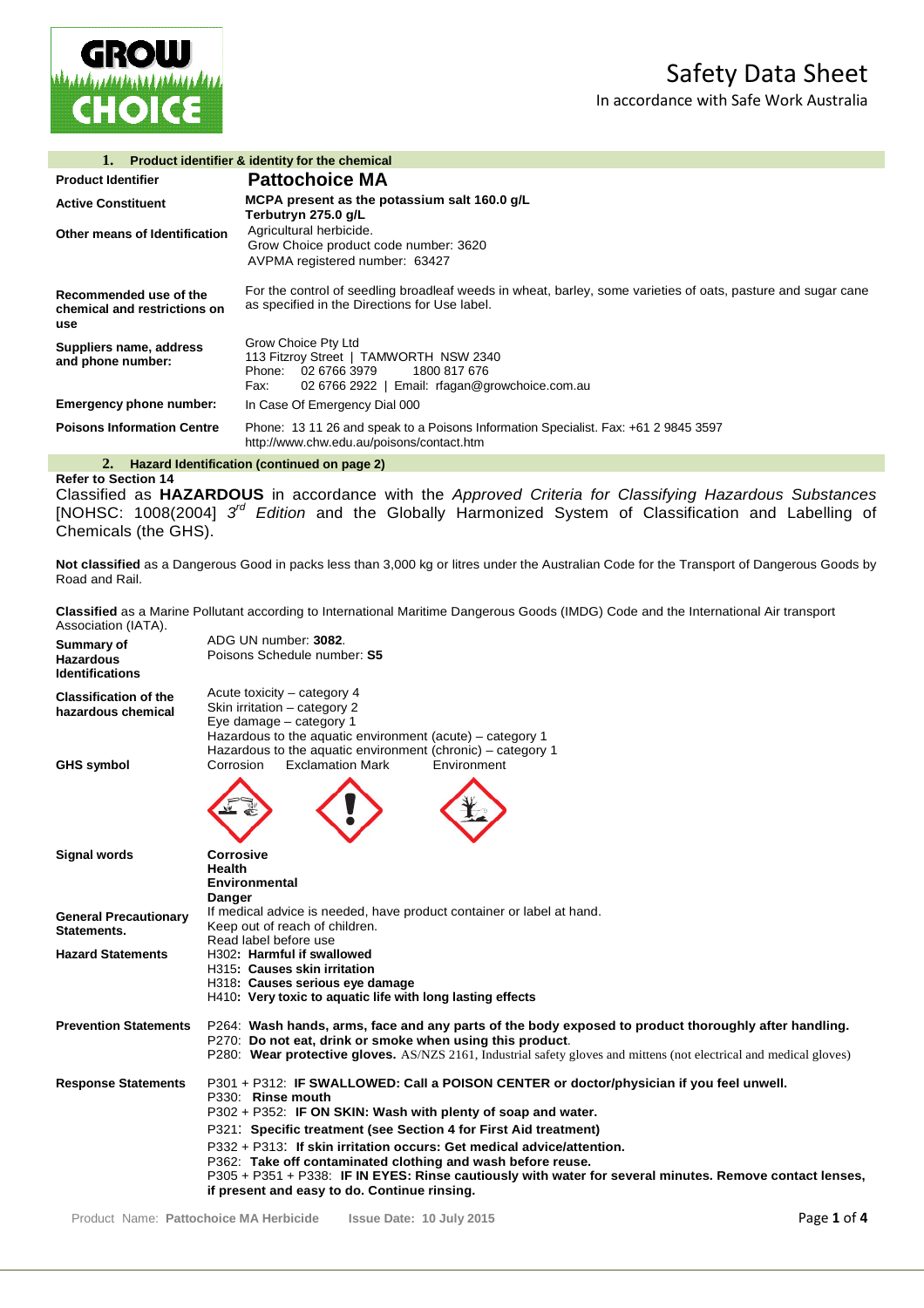P310: **Immediately call a POISON CENTER or doctor/physician.**

**Storage Statements** Store in tightly sealed original containers in a dry secure place away from fertilizers, feed and food. Store out of direct sunlight and extreme temperature.

| <b>Disposal Statements</b>                                                     | oloic out or uncer sumight and extreme temperature.<br>P501: Dispose of contents and container in accordance with local, regional and national regulations.                                                                                                                                                                                                                                                                              |                                                                                                                                                                                  |             |
|--------------------------------------------------------------------------------|------------------------------------------------------------------------------------------------------------------------------------------------------------------------------------------------------------------------------------------------------------------------------------------------------------------------------------------------------------------------------------------------------------------------------------------|----------------------------------------------------------------------------------------------------------------------------------------------------------------------------------|-------------|
|                                                                                | 3. Composition/information on ingredients                                                                                                                                                                                                                                                                                                                                                                                                |                                                                                                                                                                                  |             |
| <b>Chemical ingredients:</b>                                                   | Component                                                                                                                                                                                                                                                                                                                                                                                                                                | <b>CAS No</b>                                                                                                                                                                    | Proportion  |
| <b>CAS number and other</b>                                                    | Terbutryn                                                                                                                                                                                                                                                                                                                                                                                                                                | 886-50-0                                                                                                                                                                         | 275 g/L     |
| unique identifiers:                                                            | MCPA (present as Potassium salt)                                                                                                                                                                                                                                                                                                                                                                                                         | 94-74-6                                                                                                                                                                          | 160g/L      |
| <b>Concentration of</b>                                                        | Propylene glycol                                                                                                                                                                                                                                                                                                                                                                                                                         | $57 - 55 - 6$                                                                                                                                                                    | $0 - 10%$   |
| ingredients:                                                                   | Other ingredients considered non hazardous                                                                                                                                                                                                                                                                                                                                                                                               |                                                                                                                                                                                  | 10-30%      |
| 4.<br><b>First Aid Measures</b>                                                |                                                                                                                                                                                                                                                                                                                                                                                                                                          |                                                                                                                                                                                  |             |
| <b>Swallow</b>                                                                 | If swallowed, DO NOT induce vomiting. Rinse mouth out with water if patient is conscious. Seek urgent medical                                                                                                                                                                                                                                                                                                                            |                                                                                                                                                                                  |             |
|                                                                                | attention. Do not allow vomit to enter lungs by careful placement of patient.                                                                                                                                                                                                                                                                                                                                                            |                                                                                                                                                                                  |             |
| Eye.                                                                           | If product gets in eyes, remove contact lenses if wearing and wash it out immediately with water for at least 15                                                                                                                                                                                                                                                                                                                         |                                                                                                                                                                                  |             |
|                                                                                | minutes. Seek medical attention.                                                                                                                                                                                                                                                                                                                                                                                                         |                                                                                                                                                                                  |             |
| Skin:                                                                          | Remove contaminated clothing and wash affected areas thoroughly with soap and water. Seek medical                                                                                                                                                                                                                                                                                                                                        |                                                                                                                                                                                  |             |
| <b>Inhaled</b>                                                                 |                                                                                                                                                                                                                                                                                                                                                                                                                                          | attention if concerned. Wash contaminated clothing before reuse.<br>Move affected person to fresh air and keep at rest until recovered. Obtain medical advice if at all worried. |             |
| <b>Medical Attention and</b><br><b>Special Treatment</b>                       | In Case Of Emergency Dial 000 and/or Poisons Information Centre: Phone: 13 11 26 and speak to a Poisons<br>Information Specialist with a copy of this SDS or chemical Label.                                                                                                                                                                                                                                                             |                                                                                                                                                                                  |             |
| 5.<br><b>Fire Fighting Measures</b>                                            |                                                                                                                                                                                                                                                                                                                                                                                                                                          |                                                                                                                                                                                  |             |
|                                                                                | The product is not flammable. If involved in a fire choose extinguishing media suitable to the burning material.                                                                                                                                                                                                                                                                                                                         |                                                                                                                                                                                  |             |
| Suitable extinguishing<br>media                                                |                                                                                                                                                                                                                                                                                                                                                                                                                                          |                                                                                                                                                                                  |             |
| <b>Specific hazards</b><br>arising from the<br>chemical                        | If product is involved in a major fire, it could evolve oxides of carbon or nitrogen.                                                                                                                                                                                                                                                                                                                                                    |                                                                                                                                                                                  |             |
| <b>Special protective</b><br>equipment and<br>precautions for fire<br>fighters | Fire fighters should wear Safe Work Australia approved self-contained breathing apparatus (AS/NZS 1715/1716)<br>and full protective gear. Keep unnecessary people away. If it can be done safely, remove intact containers from the<br>fire. Bund area with sand or earth to prevent contamination of drains or waterways. Dispose of extinguishing agent<br>and spillage safely later. Contamination of water bodies should be avoided. |                                                                                                                                                                                  |             |
| 6.                                                                             | <b>Accidental release measures</b>                                                                                                                                                                                                                                                                                                                                                                                                       |                                                                                                                                                                                  |             |
| Personal precautions,<br>protective equipment                                  | In case of spillage it is important to take all steps necessary to:<br>Instruct and ensure all bystanders to keep away from and upwind of spill/leak.                                                                                                                                                                                                                                                                                    |                                                                                                                                                                                  |             |
| and emergency                                                                  | Avoid eye and skin contact;                                                                                                                                                                                                                                                                                                                                                                                                              |                                                                                                                                                                                  |             |
| procedures                                                                     | Do not breath dust;                                                                                                                                                                                                                                                                                                                                                                                                                      |                                                                                                                                                                                  |             |
| <b>Environmental</b>                                                           | Ensure adequate ventilation;                                                                                                                                                                                                                                                                                                                                                                                                             |                                                                                                                                                                                  |             |
| precautions                                                                    | Avoid contamination of waterways.<br>Refer to Section 8 for Personal Protection Equipment (PPE).                                                                                                                                                                                                                                                                                                                                         |                                                                                                                                                                                  |             |
|                                                                                |                                                                                                                                                                                                                                                                                                                                                                                                                                          |                                                                                                                                                                                  |             |
| <b>Methods and materials</b><br>for containment and                            | Reposition any leaking containers so as to minimise leakage.                                                                                                                                                                                                                                                                                                                                                                             |                                                                                                                                                                                  |             |
| cleaning up                                                                    | Dam and absorb spill with an absorbent material (eg sand or soil).<br>Collect in a suitable, closed container to dispose and clean the spilled area with water.                                                                                                                                                                                                                                                                          |                                                                                                                                                                                  |             |
| <b>Environmental</b>                                                           | Prevent from entering drains, waterways or sewers.                                                                                                                                                                                                                                                                                                                                                                                       |                                                                                                                                                                                  |             |
| <b>Precautions</b>                                                             |                                                                                                                                                                                                                                                                                                                                                                                                                                          |                                                                                                                                                                                  |             |
| 7.<br><b>Handling and Storage</b>                                              |                                                                                                                                                                                                                                                                                                                                                                                                                                          |                                                                                                                                                                                  |             |
| <b>Precautions for safe</b>                                                    | Safe work practices are recommended.                                                                                                                                                                                                                                                                                                                                                                                                     |                                                                                                                                                                                  |             |
| handling                                                                       | Avoid contact with eyes and skin.                                                                                                                                                                                                                                                                                                                                                                                                        |                                                                                                                                                                                  |             |
|                                                                                | When opening the container and preparing spray wear appropriate PPE (refer Section 8).                                                                                                                                                                                                                                                                                                                                                   |                                                                                                                                                                                  |             |
|                                                                                | Do not spray under high wind conditions.                                                                                                                                                                                                                                                                                                                                                                                                 |                                                                                                                                                                                  |             |
|                                                                                | <b>Hygiene measures:</b>                                                                                                                                                                                                                                                                                                                                                                                                                 |                                                                                                                                                                                  |             |
|                                                                                | When using products, do not eat, drink or smoke.                                                                                                                                                                                                                                                                                                                                                                                         |                                                                                                                                                                                  |             |
|                                                                                | Contaminated work clothing should not be allowed out of the workplace.                                                                                                                                                                                                                                                                                                                                                                   |                                                                                                                                                                                  |             |
|                                                                                | Wash hands thoroughly with soap and water after use and before eating, drinking, smoking/using tobacco, chewing gum,                                                                                                                                                                                                                                                                                                                     |                                                                                                                                                                                  |             |
|                                                                                | using the toilet or applying cosmetics.<br>After each day's use, wash gloves, face shield or goggles and contaminated clothing.                                                                                                                                                                                                                                                                                                          |                                                                                                                                                                                  |             |
|                                                                                | Avoid contact with eyes and skin.                                                                                                                                                                                                                                                                                                                                                                                                        |                                                                                                                                                                                  |             |
|                                                                                | Keep out of reach of children, unauthorised persons and animals.                                                                                                                                                                                                                                                                                                                                                                         |                                                                                                                                                                                  |             |
| <b>Conditions for safe</b><br>storage, including any                           | Store in tightly sealed original containers in a dry secure place away from fertilizers, feed and food.                                                                                                                                                                                                                                                                                                                                  |                                                                                                                                                                                  |             |
| incompatibilities:                                                             | Store out of direct sunlight and extreme temperature.                                                                                                                                                                                                                                                                                                                                                                                    |                                                                                                                                                                                  |             |
|                                                                                | Always read the label and any attached leaflet before use.                                                                                                                                                                                                                                                                                                                                                                               |                                                                                                                                                                                  |             |
| 8.                                                                             | <b>Exposure controls/personal protection (continued on page 3)</b>                                                                                                                                                                                                                                                                                                                                                                       |                                                                                                                                                                                  |             |
| Control parameters -                                                           | An exposure standard has been set for propylene glycol (particulates) at TWA 10 mg/m3.                                                                                                                                                                                                                                                                                                                                                   |                                                                                                                                                                                  |             |
| exposure standards,                                                            |                                                                                                                                                                                                                                                                                                                                                                                                                                          |                                                                                                                                                                                  |             |
| biological monitoring                                                          |                                                                                                                                                                                                                                                                                                                                                                                                                                          |                                                                                                                                                                                  |             |
| Appropriate                                                                    | Control process conditions to avoid contact. Use in a well-ventilated area only. Use local exhaust ventilation to                                                                                                                                                                                                                                                                                                                        |                                                                                                                                                                                  |             |
| engineering controls                                                           | keep exposure levels below the exposure limits above.                                                                                                                                                                                                                                                                                                                                                                                    |                                                                                                                                                                                  |             |
| <b>Personal protective</b>                                                     | Do not inhale spray mist.                                                                                                                                                                                                                                                                                                                                                                                                                |                                                                                                                                                                                  |             |
| equipment (PPE)                                                                | When opening the container, preparing the spray wear cotton overalls buttoned to the neck and wrist and a                                                                                                                                                                                                                                                                                                                                |                                                                                                                                                                                  |             |
|                                                                                | washable hat, elbow length PVC chemical resistant and face shield or goggles.                                                                                                                                                                                                                                                                                                                                                            |                                                                                                                                                                                  |             |
|                                                                                | When using the prepared spray cotton overalls buttoned to the neck and wrist and a washable hat and optional                                                                                                                                                                                                                                                                                                                             |                                                                                                                                                                                  |             |
|                                                                                | once chemical is prepared for use, elbow length PVC chemical resistant and face shield or goggles if protected                                                                                                                                                                                                                                                                                                                           |                                                                                                                                                                                  |             |
|                                                                                | from spray drift/contamination.                                                                                                                                                                                                                                                                                                                                                                                                          |                                                                                                                                                                                  |             |
| Product Name: Pattochoice MA Herbicide                                         | Issue Date: 10 July 2015                                                                                                                                                                                                                                                                                                                                                                                                                 |                                                                                                                                                                                  | Page 2 of 4 |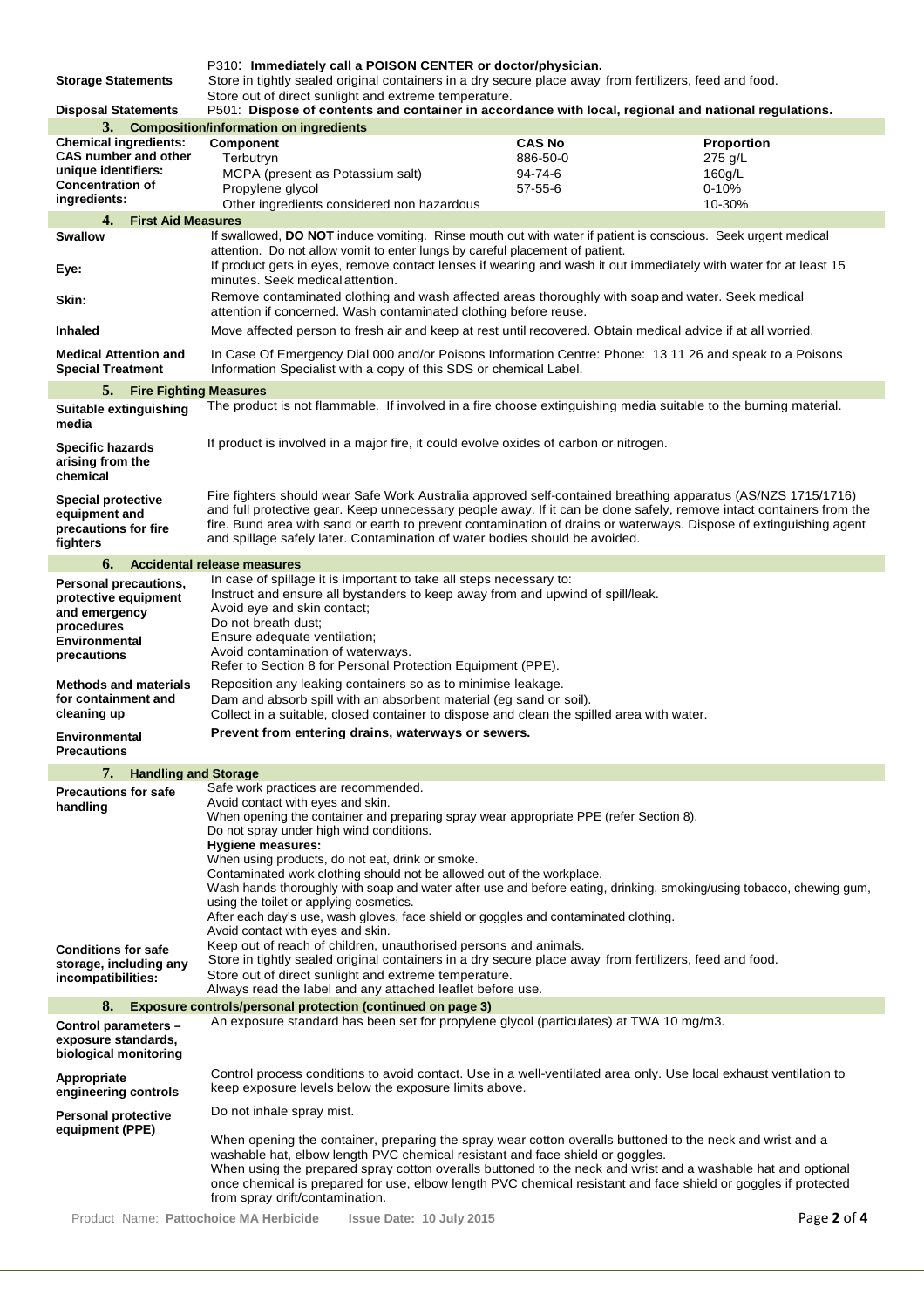**Face and Eye Protection**: Face shield or goggles. **Clothing**: Cotton overalls buttoned to the neck and wrist (or equivalent clothing) and a washable hat. **Gloves**: Elbow-length chemical resistant PVC gloves.

**Respiratory**: If airborne concentrations are likely to exceed the exposure standards above or if exposed to dust, an AS/NZS 1715/1716 approved respirator should be worn.

| Recommended to use Australian and New Zealand Standard PPE: |                                                                                       |
|-------------------------------------------------------------|---------------------------------------------------------------------------------------|
| Overalls                                                    | AS 3765, Clothing for protection against Hazardous chemicals                          |
| Gloves:                                                     | AS/NZS 2161, Industrial safety gloves and mittens (not electrical and medical gloves) |
| Goggles and face shield                                     | As/NZS 1337, Eye protectors for industrial applications.                              |
| Footwear                                                    | AS/NZS 2210, Occupational protective footwear                                         |
| Respirators                                                 | AS NZS 1715 Selection, Use and Maintenance of Respiratory Protective Devices          |
|                                                             | AS/NZS 1716, Respiratory Protective Devices                                           |

**Requirements Concerning Training** Check State and/or Territory regulations that require people who use pesticides in their job or business to have adequate training in the application of the materials.

## **9. Physical and chemical properties**

| Appearance, form, colour and<br>odour | Liquid, opaque yellow in colour with an amine odour   |
|---------------------------------------|-------------------------------------------------------|
| pH (1% deion. Water);                 | $8 - 10$                                              |
| <b>Melting point</b>                  | Not applicable                                        |
| <b>Boiling point</b>                  | No data available                                     |
| <b>Flash point</b>                    | No data available                                     |
| <b>Evaporation rate</b>               | No data available                                     |
| Flammability                          | Nonflammable, non-combustible liquid                  |
| Vapour pressure                       | 0.225 mPa @ 25°C for Terbutryn. MCPA is not volatile. |
| <b>Behaviour in water</b>             | Disperses in water                                    |
| <b>Relative density</b>               | No data available                                     |
| Solubility in water                   | Disperses in water                                    |
| <b>Auto-ignition temperature</b>      | No data available                                     |
| <b>Decomposition temperature</b>      | No data available                                     |
| <b>Viscosity</b>                      | No data available                                     |
| $10 - 24$ and $10 - 24$ and $24 - 24$ |                                                       |

## **10. Stability and Reactivity**

| <b>Chemical stability</b>                                     | Product is considered stable in ambient conditions for a period of at least two years after manufacture.                                                                                                                                                                                                                                |
|---------------------------------------------------------------|-----------------------------------------------------------------------------------------------------------------------------------------------------------------------------------------------------------------------------------------------------------------------------------------------------------------------------------------|
| <b>Conditions to avoid</b>                                    | Do not store product in direct sunlight for prolonged periods.                                                                                                                                                                                                                                                                          |
| Incompatible materials<br>and possible<br>hazardous reactions | Strong acids, strong bases and strong oxidising agents. Reaction of the concentrate or spray mix with acids will<br>precipitate solid MCPA and significantly deactivate the product and cause blockages in spray equipment. Forms an<br>alkaline solution with water which may corrode aluminum and zinc.<br>No special considerations. |
| <b>Hazardous</b><br>decomposition<br>products                 | Unlikely to decompose until heated to dryness. On further heating, product will emit toxic fumes.<br>Hazardous polymerization is not possible.                                                                                                                                                                                          |
|                                                               |                                                                                                                                                                                                                                                                                                                                         |

## **11. Toxicological information (continued on page 4)**

No harmful effects are expected if the precautions on the label and the SDS are followed. Inhalation The components of the product are of low volatility and no adverse effects are expected from handling the concentrate. However, care should be taken to avoid the inhalation of excessive amounts of spray mist during field spraying, respiratory irritation may occur. Inhalation Other Information

| Information on routes of exposure<br>and symptoms related to exposure<br><b>Chronic exposure</b> | Ingestion:<br>The concentrate is of low toxicity if swallowed. Amounts swallowed incidental to normal handling<br>procedures and use are not expected to cause injury. May cause irritation to mouth, throat and stomach.<br>Ingestion of the concentrate in relatively large amounts can result in liver, heart and kidney damage,<br>unconsciousness and death.<br>Skin: May irritate the skin. Prolonged contact with the concentrate may result in absorption of MCPA in<br>harmful amounts.<br>Eye: The concentrate will cause severe irritation and possible damage unless washed off immediately.<br><b>Chronic Effects:</b> |             |
|--------------------------------------------------------------------------------------------------|-------------------------------------------------------------------------------------------------------------------------------------------------------------------------------------------------------------------------------------------------------------------------------------------------------------------------------------------------------------------------------------------------------------------------------------------------------------------------------------------------------------------------------------------------------------------------------------------------------------------------------------|-------------|
| Immediate, delayed and chronic<br>health effects from exposure<br>Carcinogenicity                | Liver and kidney damage has been noted in laboratory animals that have been fed excessive doses of<br>MCPA.<br>Repeated exposure may cause allergic disorders. Mutagenicity In vitro and in vivo mutagenicity,<br>genotoxicity and clastogenicity assay results indicate that terbutryn is not mutagenic. The weight of<br>evidence indicates that MCPA does not present a mutagenic risk.<br>The weight of the evidence indicates that terbutryn and/or MCPA is not carcinogenic.                                                                                                                                                  |             |
| <b>Exposure Levels</b>                                                                           | <b>Acute Toxicity - Oral</b><br>LD50 (rat) 2500 mg/kg for terbutryn<br>LD50 (rat) 700 mg/kg for MCPA<br><b>Acute Toxicity Dermal</b><br>LD50 (rat) >2000 mg/kg for terbutryn<br>LD50 (rat) >1000 mg/kg for MCPA<br>Acute Toxicity $-$                                                                                                                                                                                                                                                                                                                                                                                               |             |
| Product Name: Pattochoice MA Herbicide                                                           | Issue Date: 10 July 2015                                                                                                                                                                                                                                                                                                                                                                                                                                                                                                                                                                                                            | Page 3 of 4 |